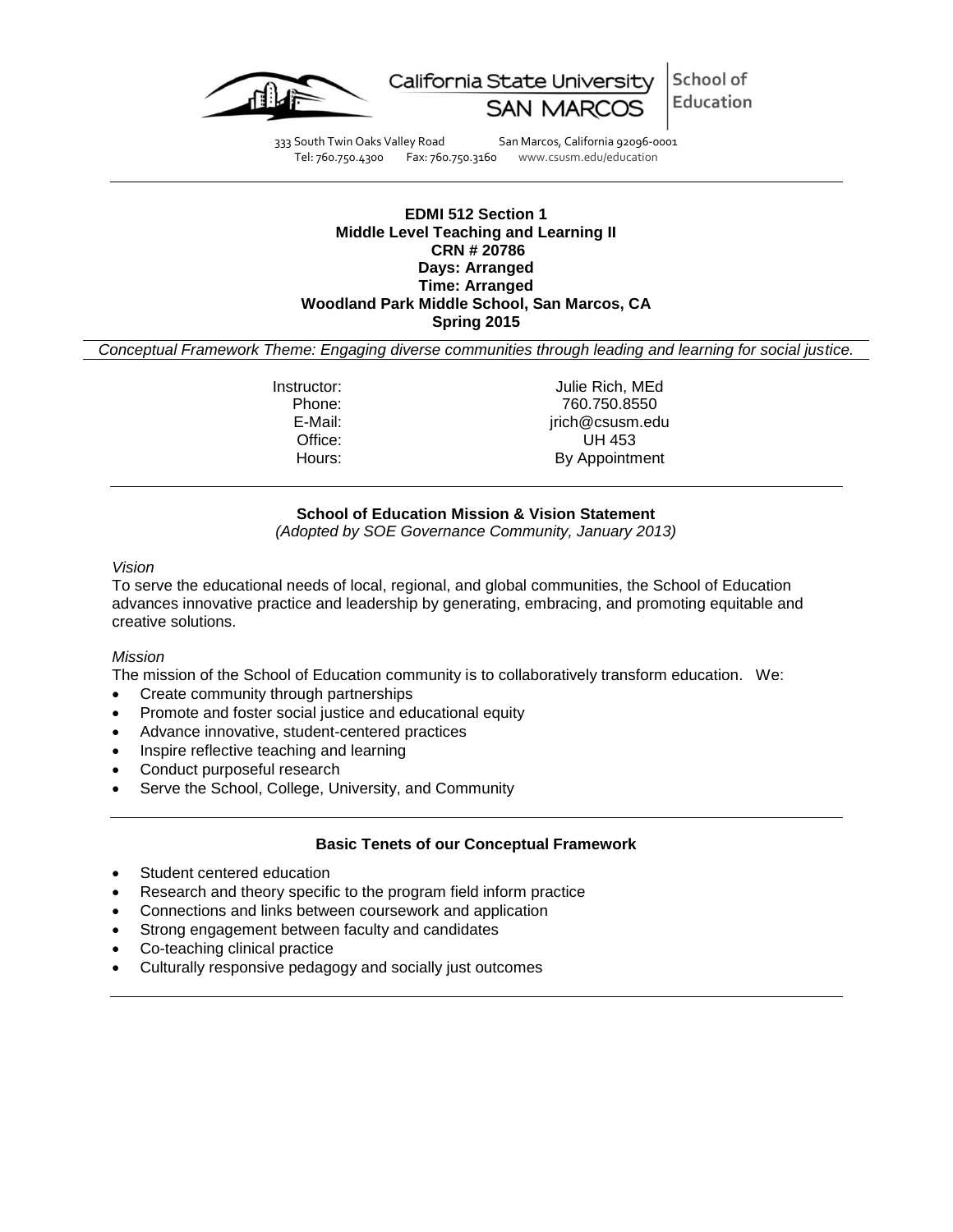## **COURSE DESCRIPTION**

Focuses on developing an advanced understanding of learning theory and instructional practice in selfcontained or departmentalized settings. *Prerequisite: EDMI 511.*

### **Course Prerequisites**

Admission to the Middle Level Teacher Credential Program and EDMI 511.

#### **Course Objectives**

- 1. Students will demonstrate knowledge of general learning theories and experiences within a wide range of pedagogical practices.
- 2. Students will demonstrate awareness of the multiple perspectives and learning styles existing in diverse classrooms and other educational settings.
- 3. Students will discuss and experiment with a variety of techniques and methods of instruction.

### **Required Texts (from EDMI 511 to be used in EDMI 512)**

- Association for Middle Level Education [National Middle School Association]. (2010). *This We Believe: Keys to Educating Young Adolescents.* ISBN 9781560902324
- Association for Middle Level Education [National Middle School Association]. (2010). *Research* and Resources in Support of This We Believe. (2nd ed.) ISBN 9781560902348
- Lemov, Doug. *Teach Like a Champion: 49 Techniques that Put Students on the Path to College (K-12).* Wiley & Sons. ISBN 9780470550472
- Powell, Sara Davis. (2015). *Introduction to Middle Level Education* (3rd ed.). Pearson. ISBN 9780133831566

Additional Readings will be provided via Cougar Courses.

#### **On-line Resource**: Common Core Standards and appendices

<http://www.cde.ca.gov/re/cc/> [http://www.corestandards.org/assets/Appendix\\_A.pdf](http://www.corestandards.org/assets/Appendix_A.pdf) [http://www.corestandards.org/assets/Appendix\\_B.pdf](http://www.corestandards.org/assets/Appendix_B.pdf) [http://www.corestandards.org/assets/Appendix\\_C.pdf](http://www.corestandards.org/assets/Appendix_C.pdf)

## **Authorization to Teach English Learners**

This credential program has been specifically designed to prepare teachers for the diversity of languages often encountered in California public school classrooms. The authorization to teach English learners is met through the infusion of content and experiences within the credential program, as well as additional coursework. Candidates successfully completing this program receive a credential with authorization to teach English learners.

*(Approved by CCTC in SB 2042 Program Standards, August 02)*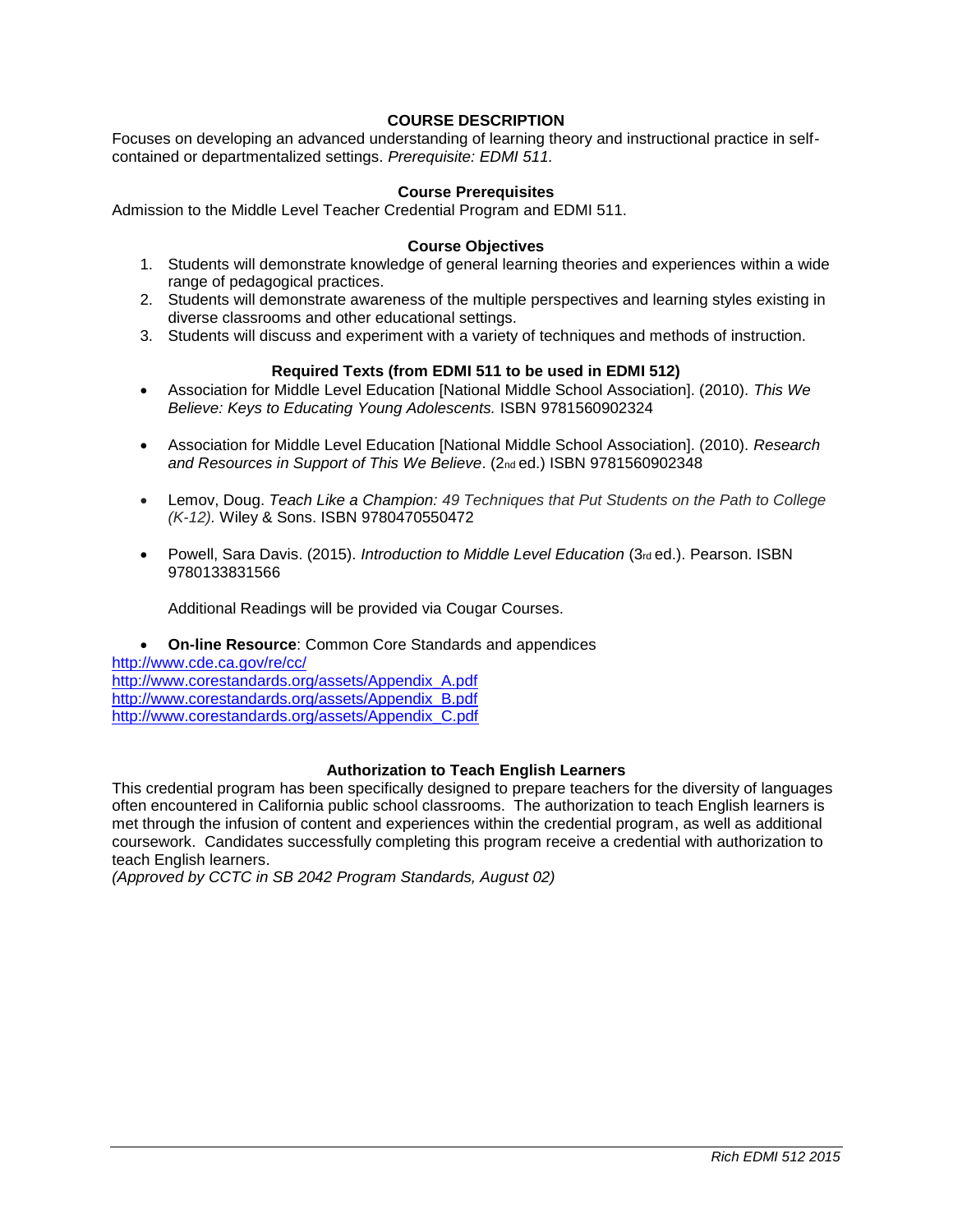## **STUDENT LEARNING OUTCOMES**

### **Teacher Performance Expectation (TPE) Competencies**

The course objectives, assignments, and assessments have been aligned with the CTC standards for the Multiple Subjects Credential. This course is designed to help teachers seeking a California teaching credential to develop the skills, knowledge, and attitudes necessary to assist schools and district in implementing effective programs for all students. The successful candidate will be able to merge theory and practice in order to realize a comprehensive and extensive educational program for all students. You will be required to formally address the following TPEs in this course:

TPE 6d – Engaging and supporting all learners (Strategy Matrix)

TPE 9 – Instructional Planning (Unit Plan)

TPE 14 – Educational technology (Unit Plan)

## **California Teacher Performance Assessment (CalTPA)**

Beginning July 1, 2008 all California credential candidates must successfully complete a state-approved system of teacher performance assessment (TPA), to be embedded in the credential program of preparation. At CSUSM this assessment system is called the CalTPA or the TPA for short.

Additionally, SoE classes use common pedagogical language, lesson plans (lesson designs), and unit plans (unit designs) in order to support and ensure your success on the TPA and more importantly in your credential program.

The CalTPA Candidate Handbook, TPA seminar schedule, and other TPA support materials can be found on the SoE website: <http://www.csusm.edu/education/CalTPA/ProgramMaterialsTPA.html>

## **GENERAL CONSIDERATIONS**

# **School of Education Attendance Policy – Attendance is Mandatory**

Due to the dynamic and interactive nature of courses in the School of Education, all candidates are expected to attend all classes and participate actively. At a minimum, candidates must attend more than 80% of class time, or s/he may not receive a passing grade for the course at the discretion of the instructor. Individual instructors may adopt more stringent attendance requirements. Should the candidate have extenuating circumstances, s/he should contact the instructor as soon as possible. *(Adopted by the COE Governance Community, December, 1997).*

This course: Teacher education is a professional preparation program. Therefore, for this course: students missing more than one class session cannot earn an A or A-. Students missing more than two class sessions cannot earn a B or B+. Students missing more than three classes cannot earn a C+. Arriving late or leaving early by more than 20 minutes counts as an absence. Notifying the instructor does not constitute an excuse. All assignments must be turned in on due date even in case of an absence.

### **Students with Disabilities Requiring Reasonable Accommodations**

Candidates with disabilities who require reasonable accommodations must be approved for services by providing appropriate and recent documentation to the Office of Disable Student Services (DSS). This office is located in Craven Hall 4300, and can be contacted by phone at (760) 750-4905, or TTY (760) 750-4909. Candidates authorized by DSS to receive reasonable accommodations should meet with their instructor during office hours or, in order to ensure confidentiality, in a more private setting.

### **All University Writing Requirement**

The CSUSM writing requirement of 2500 words is met through the completion of course assignments. Therefore, all writing will be looked at for content, organization, grammar, spelling, and format. For this class please use APA Manual, 6<sup>th</sup> edition—see a guide at<http://owl.english.purdue.edu/owl/section/2/10/>.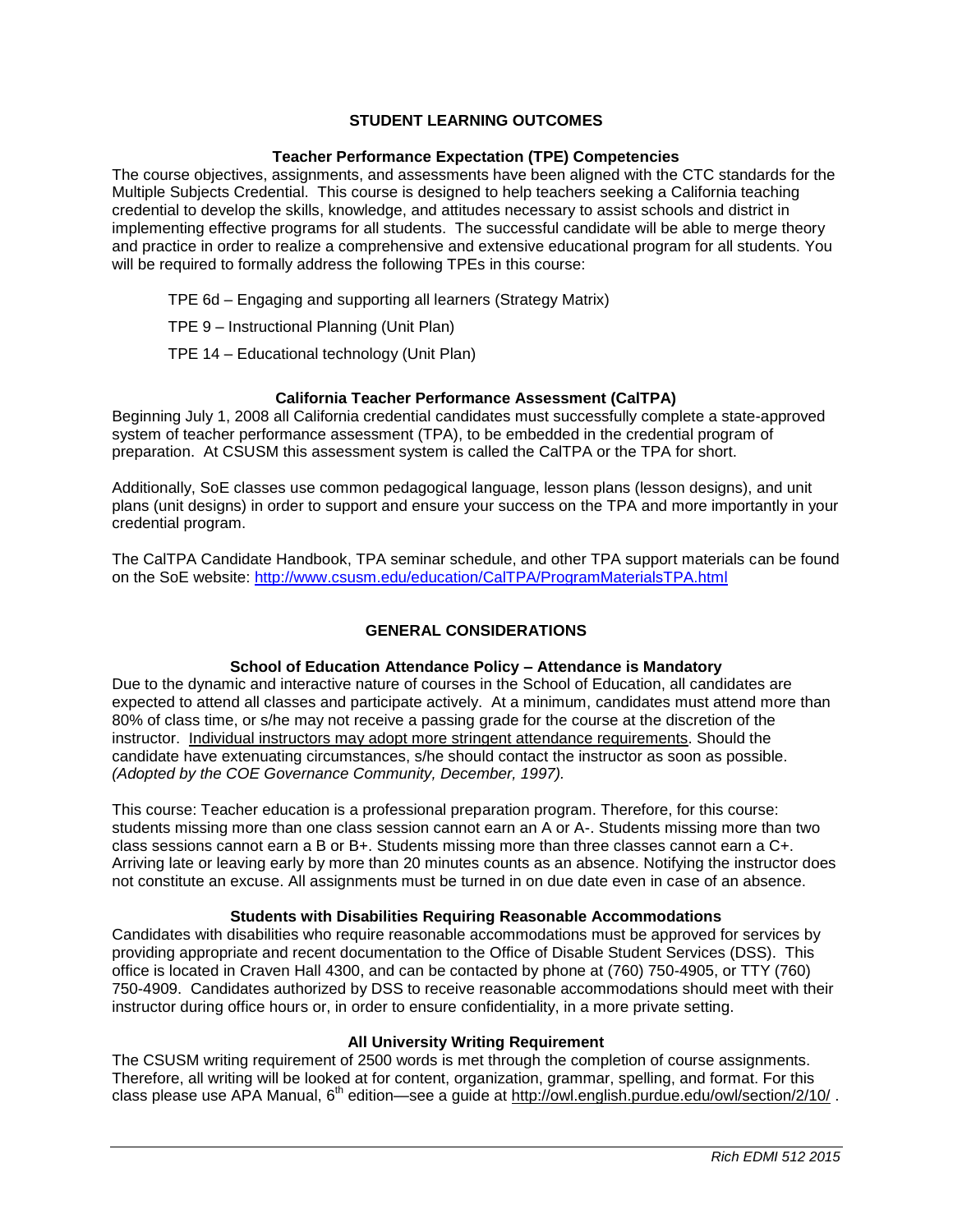## **Person-First Language**

Use "person-first" language in all written and oral assignments and discussions (e.g., "student with autism" rather than "autistic student"). Disabilities are not persons and they do not define persons, so do not replace person-nouns with disability-nouns. Further, emphasize the person, not the disability, by putting the person-noun first.

## **CSUSM Academic Honesty Policy**

"Students will be expected to adhere to standards of academic honesty and integrity, as outlined in the Student Academic Honesty Policy. All written work and oral presentation assignments must be original work. All ideas/materials that are borrowed from other sources must have appropriate references to the original sources. Any quoted material should give credit to the source and be punctuated with quotation marks.

Students are responsible for honest completion of their work including examinations. There will be no tolerance for infractions. If you believe there has been an infraction by someone in the class, please bring it to the instructor's attention. The instructor reserves the right to discipline any student for academic dishonesty in accordance with the general rules and regulations of the university. Disciplinary action may include the lowering of grades and/or the assignment of a failing grade for an exam, assignment, or the class as a whole."

Incidents of Academic Dishonesty will be reported to the Dean of Students. Sanctions at the University level may include suspension or expulsion from the University.

### **Plagiarism:**

As an educator, it is expected that each candidate will do his/her own work, and contribute equally to group projects and processes. Plagiarism or cheating is unacceptable under any circumstances. If you are in doubt about whether your work is paraphrased or plagiarized see the Plagiarism Prevention for Students website [http://library.csusm.edu/plagiarism/index.html.](http://library.csusm.edu/plagiarism/index.html) If there are questions about academic honesty, please consult the University catalog.

### **Use of Technology**

Candidates are expected to demonstrate competency in the use of various forms of technology (i.e. word processing, electronic mail, Moodle, use of the Internet, and/or multimedia presentations). Specific requirements for course assignments with regard to technology are at the discretion of the instructor. Keep a digital copy of all assignments for use in your teaching portfolio. All assignments will be submitted online, and some will be submitted in hard copy as well. Details will be given in class.

### **Electronic Communication Protocol**

Electronic correspondence is a part of your professional interactions. If you need to contact the instructor, e-mail is often the easiest way to do so. It is my intention to respond to all received e-mails in a timely manner. Please be reminded that e-mail and on-line discussions are a very specific form of communication, with their own nuances and etiquette. For instance, electronic messages sent in all upper case (or lower case) letters, major typos, or slang, often communicate more than the sender originally intended. With that said, please be mindful of all e-mail and on-line discussion messages you send to your colleagues, to faculty members in the School of Education, or to persons within the greater educational community. All electronic messages should be crafted with professionalism and care. Things to consider:

- Would I say in person what this electronic message specifically says?
- How could this message be misconstrued?
- Does this message represent my highest self?
- Am I sending this electronic message to avoid a face-to-face conversation?

In addition, if there is ever a concern with an electronic message sent to you, please talk with the author in person in order to correct any confusion.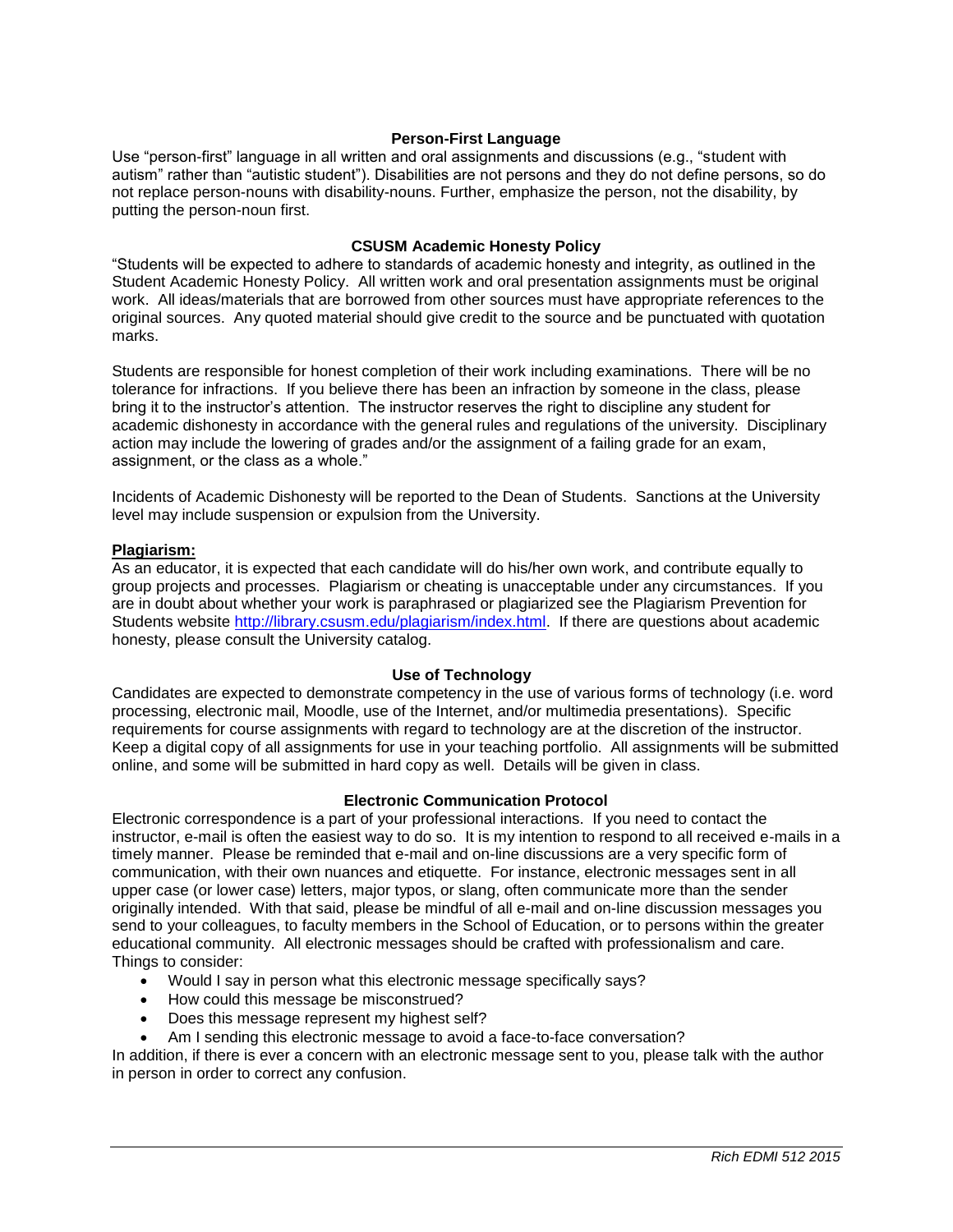## **Computer/Cell Phone Use during Class Sessions**

You are welcome to use a laptop computer in class when working on class assignments, for example. However, you will need to save checking email or other personal computer use for time outside of class. Please refrain from texting in class. Most students find it disruptive when they are focusing on class activities or listening to presentations. Your kind consideration is greatly appreciated by all!

#### **Special Education Inclusion**

Consistent with the intent to offer a seamless teaching credential in the School of Education, this course will introduce the collaborative infusion of special education competencies that reflect inclusive educational practices.

#### **Assessment of Professional Dispositions**

Assessing a candidate's dispositions within a professional preparation program is recognition that teaching and working with learners of all ages requires not only specific content knowledge and pedagogical skills, but positive attitudes about multiple dimensions of the profession. The School of Education has identified six dispositions – social justice and equity, collaboration, critical thinking, professional ethics, reflective teaching and learning, and life-long learning—and developed an assessment rubric. For each dispositional element, there are three levels of performance - *unacceptable*, *meets, and advanced.*

The assessment is designed to provide candidates with ongoing feedback for their growth in professional dispositions and includes a self-assessment by the candidate. The dispositions and rubric are presented, explained and assessed in one or more designated courses in each program as well as in clinical practice. Based upon assessment feedback candidates will compose a reflection that becomes part of the candidate's Teaching Performance Expectation portfolio.

#### **Grading Standards and Expectations**

Teacher education is a professional preparation program. It is expected students will come to class prepared to discuss the readings, submit required assignments, and participate in class activities. Students are expected to adhere to academic honesty and integrity, standards of dependability, confidentiality and writing achievement. Because it is important for teachers to be able to effectively communicate their ideas to students, parents, colleagues, and administrators, writing that is original, clear and error-free is a priority for the School of Education. It is expected that work will be turned in on time. Please discuss individual issues with the instructor. Furthermore,

- You must maintain a B average (3.0 GPA), with all grades at a C+ or better, in your teacher education courses to receive a teaching credential from the State of California.
- Late assignments will be accepted only under extenuating circumstances. Consult the instructor in advance if an assignment will be turned in late.

| A | 930-1000 points | A- | 900-920 points |
|---|-----------------|----|----------------|
|   |                 |    |                |

- B+ 880-890 points B 830-870 points
- B- 800-820 points C+ 780-790 points

| <b>Assignment</b>                              | <b>Points</b> | Due Date          |
|------------------------------------------------|---------------|-------------------|
| Classroom Management Assessment & Plan         | 200           | February 4, 2015  |
| Common Core Review and summary                 | 100           | January 27, 2015  |
| <b>Exceptionality Matrix/Brochure</b>          | 100           | February 18, 2015 |
| Effective Teaching Strategy "Cards"/ Interview | 300           | March 11, 2015    |
| Portfolio/Website                              |               |                   |
| Unit of Study                                  | 200           | March 13, 2015    |
| EL Lesson Plan                                 | 100           | February 25, 2015 |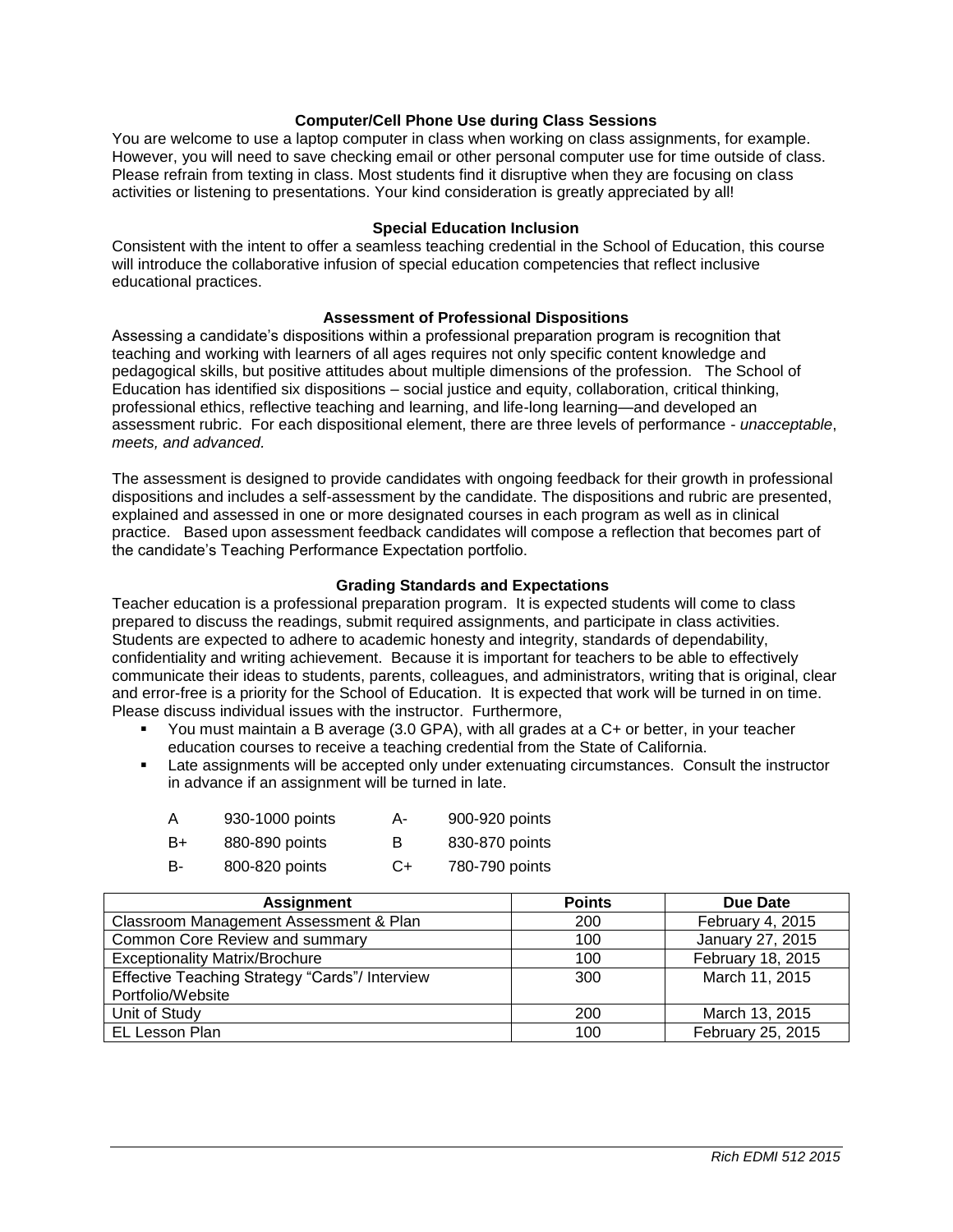# **EDMI 512 COURSE SCHEDULE, SPRING 2015**

| <b>Week/Theme</b>           | <b>Date/Session</b>     | <b>Topics</b>                            | <b>Readings and Assignments</b><br><b>Due</b>               |
|-----------------------------|-------------------------|------------------------------------------|-------------------------------------------------------------|
| <b>Week 1:</b>              | #1 January 21,          | <b>Semester Overview</b>                 | Syllabus                                                    |
| <b>Building</b>             | Wednesday-- 9 a.m. -    | <b>Community Building</b>                |                                                             |
| <b>Community</b>            | 11:45 <mark>a.m.</mark> | Gallery Walk - Review of                 | Assignments and Links in                                    |
|                             |                         | 511 Topics                               | <b>Cougar Courses</b>                                       |
|                             | #2: January 22,         | Strategies for effective                 |                                                             |
|                             | Thusday p.m.            | instruction                              | Assignments and Links in                                    |
|                             |                         | <b>Learning Styles</b>                   | <b>Cougar Courses</b>                                       |
|                             |                         | Piaget, ZPD                              |                                                             |
|                             |                         | Interdisciplinary                        |                                                             |
|                             |                         | Teaching                                 |                                                             |
|                             |                         | Humanities and beyond                    |                                                             |
| Week 2:                     | #3: January 27          | Effective teaching                       |                                                             |
| <b>Curriculum</b>           | Tuesday a.m.            | strategies                               |                                                             |
| <b>Requirements</b>         |                         | Text Complexity; from                    | <b>DUE: CCSS review</b>                                     |
| and Planning                |                         | Blooms to DOK                            |                                                             |
| <b>Making it work</b>       |                         | <b>CCSS</b> connection                   | Assignments and Links in                                    |
| for all                     |                         | (Lexiles)                                | <b>Cougar Courses</b>                                       |
| students                    |                         | Mapping the Common                       |                                                             |
|                             |                         | Core                                     |                                                             |
|                             |                         |                                          |                                                             |
|                             | #4: January 28          | <b>Differentiation</b>                   | Assignments and Links in                                    |
|                             | Wednesday <b>a.m.</b>   | Supporting struggling                    | <b>Cougar Courses</b>                                       |
|                             |                         | students:                                |                                                             |
|                             |                         | <b>EL Strategies</b><br>Schema Building, |                                                             |
|                             |                         | Scaffolding                              |                                                             |
|                             |                         |                                          |                                                             |
|                             |                         |                                          |                                                             |
|                             | #5: February 3          | <b>Classroom Management</b>              | Assignments and Links in                                    |
| Week 3:                     | Tuesday a.m.            | Assessment                               | <b>Cougar Courses</b>                                       |
| <b>Classroom</b>            |                         |                                          |                                                             |
| <b>Management</b>           | #6: February 4          | <b>Classroom Management</b>              | Assignments and Links in                                    |
|                             | Wednesday p.m.          |                                          | <b>Cougar Courses</b>                                       |
|                             |                         |                                          |                                                             |
| Week 4:                     | #7: February 10         | Unit planning                            |                                                             |
| Demonstrating               | Tuesday a.m.            | <b>UbD</b>                               | Assignments and Links in                                    |
| Learning,                   |                         | <b>Rubrics</b>                           | <b>Cougar Courses</b>                                       |
| Assessment,<br>& Evaluation |                         |                                          | <b>DUE: Classroom</b><br><b>Management Assessment &amp;</b> |
|                             |                         |                                          | Plan                                                        |
|                             |                         |                                          |                                                             |
|                             | #8: February 13         | Unit planning                            | Assignments and Links in                                    |
|                             | Friday a.m./            |                                          | <b>Cougar Courses</b>                                       |
|                             |                         |                                          |                                                             |
| <b>Week 5:</b>              | #9 February 17          | <b>SSTs &amp; IEPs</b>                   | Assignments and Links in                                    |
| <b>Special</b>              | Tuesday                 | RTI                                      | <b>Cougar Courses</b>                                       |
| <b>Education</b>            | <b>a.m.</b>             |                                          |                                                             |

(The Instructor reserves the right to alter the course schedule.)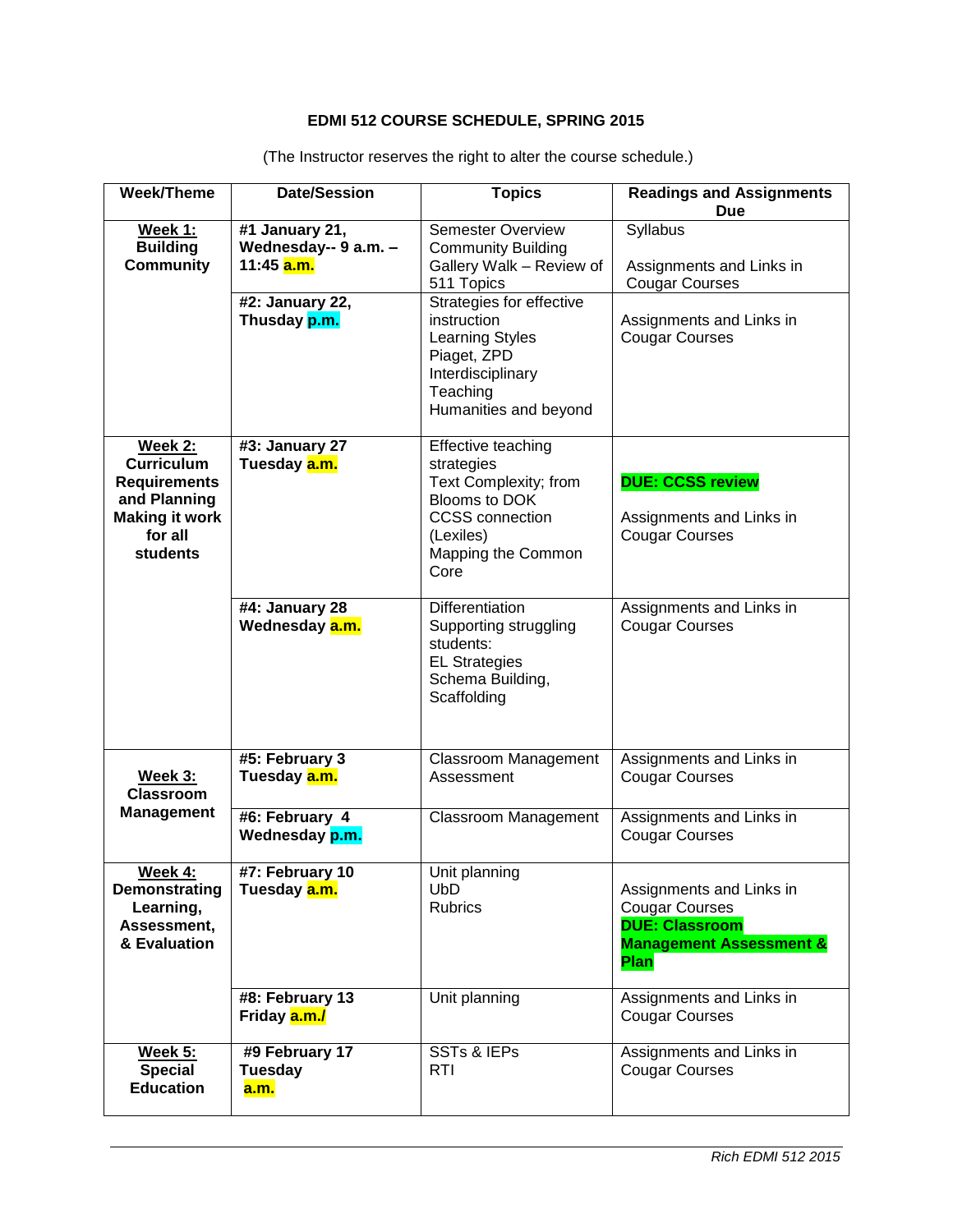| <b>Week/Theme</b>                                           | <b>Date/Session</b>                                                       | <b>Topics</b>                                                            | <b>Readings and Assignments</b><br>Due                                                             |
|-------------------------------------------------------------|---------------------------------------------------------------------------|--------------------------------------------------------------------------|----------------------------------------------------------------------------------------------------|
|                                                             | #10 February 18<br>Wednesday p.m.                                         | Handicapping conditions                                                  | DUE (to be completed in<br>class): Exceptionality matrix                                           |
| Week 6:<br><b>Motivation &amp;</b><br><b>Engagement</b>     | #11: February 24<br>Tuesday <mark>a.m</mark>                              | Creating motivating<br>learning environments                             | Assignments and Links in<br><b>Cougar Courses</b>                                                  |
|                                                             | #12: February 25<br>Wednesday <mark>a.m</mark>                            | Synthesis:<br>Differentiation, lesson<br>planning, class<br>management   | <b>DUE: EL Lesson Plan</b>                                                                         |
| Week 7<br><b>Applications</b>                               | #13 March 4<br>Tuesday<br><b>a.m.</b>                                     | Effective teaching<br>strategies (portfolios)                            |                                                                                                    |
| Week 8<br><b>Professionalis</b><br>m                        | #14 & 15: March 11<br>Wednesday a.m.<br><b>March 11 Wednesday</b><br>p.m. | Portfolios/websites<br>Goal setting<br>Interview prep<br>Mock interviews | <b>DUE: Teaching Strategy</b><br>"Cards"<br><b>DUE: Portfolio/Website</b><br><b>Due: Unit Plan</b> |
| Week $9 - 16$<br><b>Content Area</b><br><b>Applications</b> |                                                                           | On your site                                                             |                                                                                                    |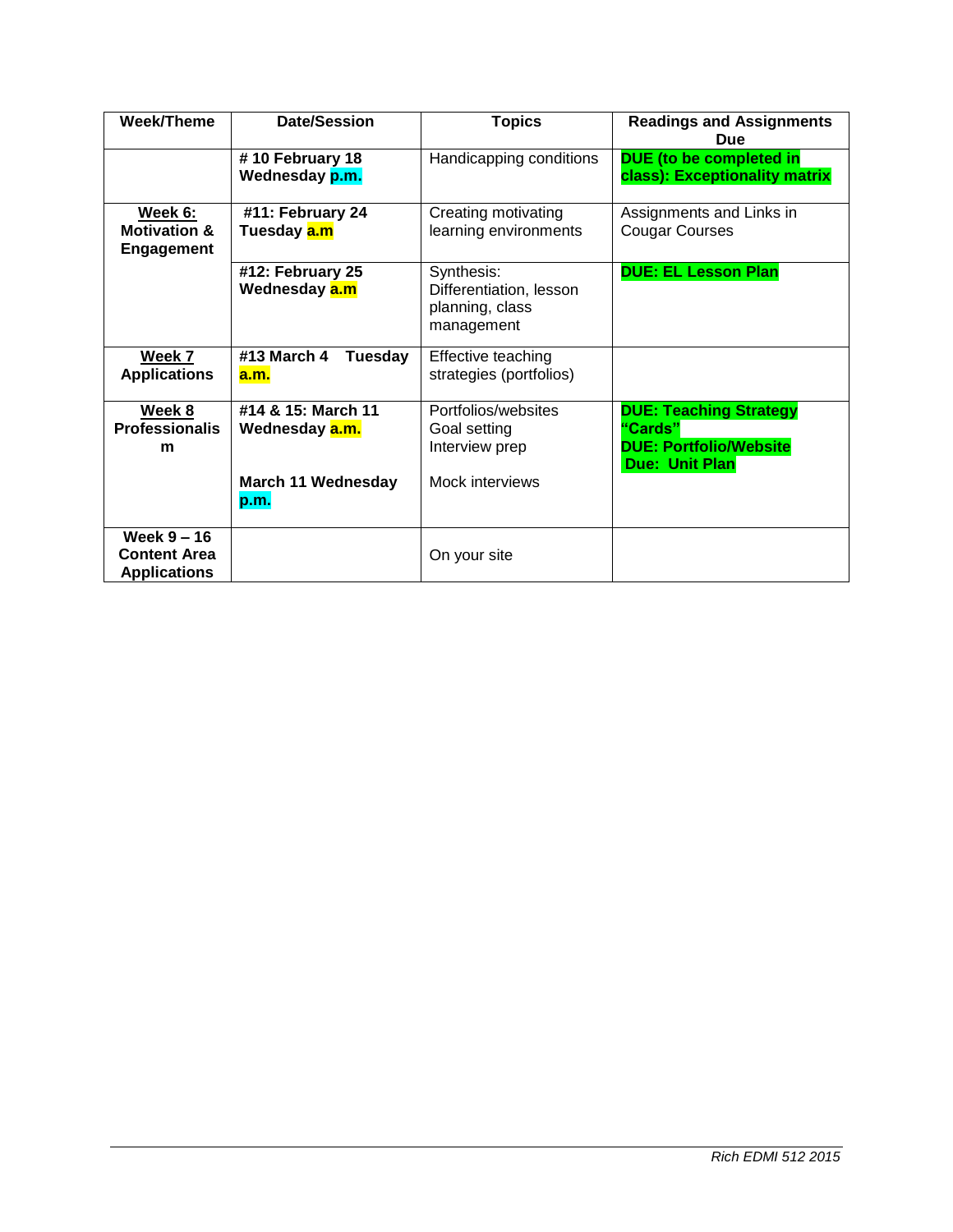## **ASSIGNMENTS**

### *CCSS Review and Summary*

You will participate in a process to become familiar with the Common Core standards, the academic development and sequencing and the resources available and critically review what you have learned.

#### *Classroom Management Assessment & Plan*

Watching and observing another teacher through a crucial lens can help you to determine your own areas of strength as well as ways to improve your teaching in general. Using the Teaching Performance Expectations (TPEs) as well as the California Standards for the Teaching Profession as a framework. More details will be provided during class, and a template and rubric are in our Cougar Courses container.

#### *Exceptionality Matrix/Brochure*

Obtaining a general understanding the U.S. categories of Special Education is an important first step in learning how to best tailor and differentiate your instruction to meet the individual needs of students. For this assignment, you will become an expert on a handicapping condition, as defined by IDEA. You will demonstrate your knowledge of your assigned condition by: describing the characteristics of your condition and detailing adaptations and supports necessary for student success in a general education classroom. More details will be provided during class.

#### *EL Lesson Plan*

 In this assignment, you will design a writing lesson that is based on a Common core writing standard and CA Content standard and is differentiated for English Learners so as to ensure that your English

 Learner students have access to the core curriculum and the lesson it culturally relevant for all of your students.

 You will also need to include an ELD standard in your lesson plan. You will implement the lesson and reflect

 upon your teaching. It is not a requirement, but I would suggest that you ask your cooperating teacher to

 observe you teaching this lesson and use the guide questions in the analysis and reflection to help you reflect

on this lesson.

### *Unit of Study*

For this assignment, you will plan a unit of study appropriate for an interdisciplinary team that includes social studies and science (and other subject areas as desired). This unit will be appropriate for approximately three to four weeks of instruction for a heterogeneous middle grades classroom. This Unit of Study is a joint assignment with both EDMI 544 and EDMI 545. More details will be provided during class.

#### *Interview Portfolio/Website*

Who are you as an educator and how does that translate to finding a job in today's schools? During this assignment, you will be given the chance to review educational philosophies and determine how they match your own emerging teaching style and pedagogical practices. Using this review as a guide, you will then create a professional cover letter, resume, and website. Diana Sanchez from the Career Center will review effective letter and resume writing techniques. A rubric to guide your creation of the website is in our Cougar Courses container.